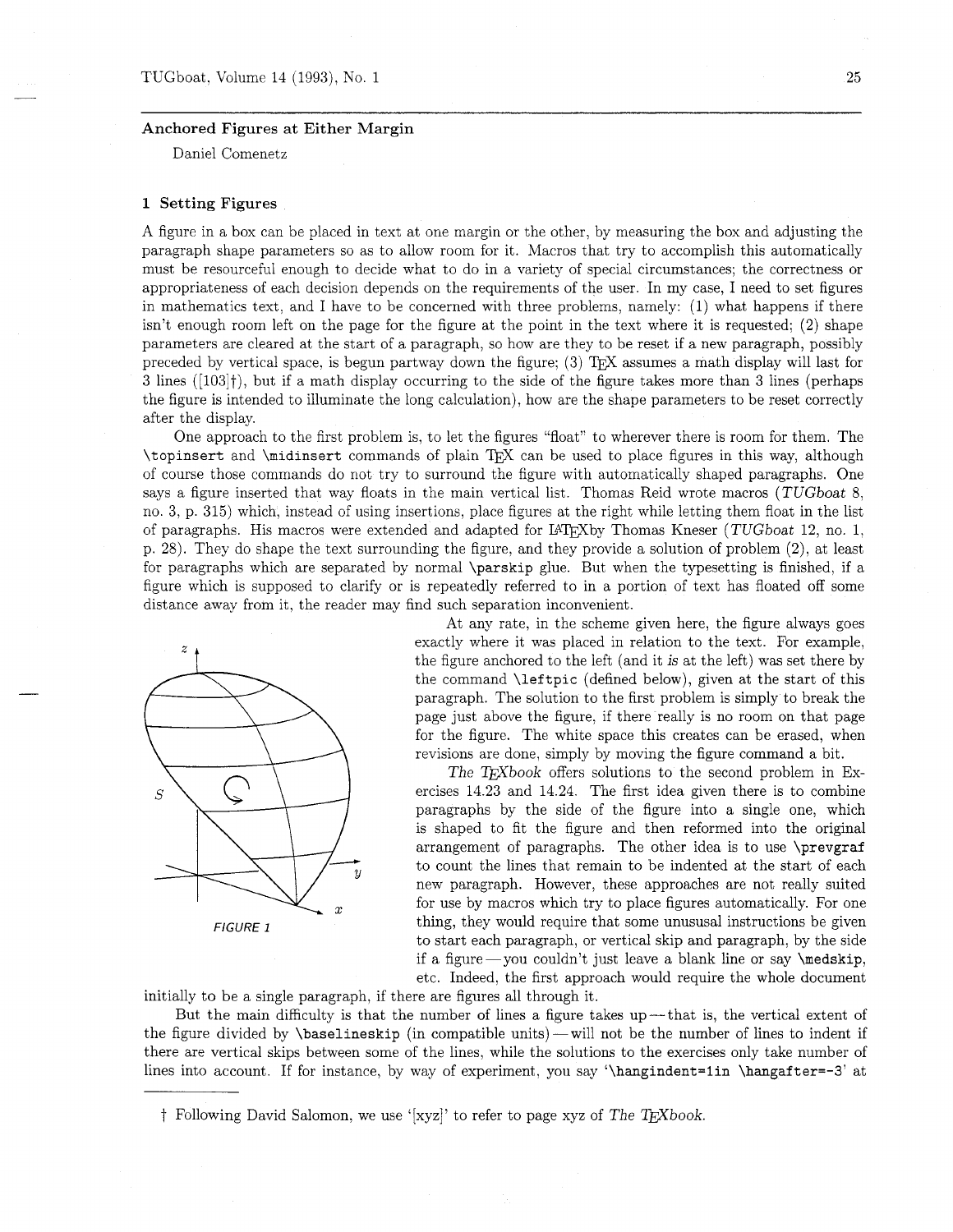the start of a paragraph and put **\vadjust(\vskip5in)** in the second line, the typeset copy will have the first **3** lines indented an inch, but there will be a large gap between the second and third lines. Also, for this reason they don't help to solve the third problem, since as mentioned TEX doesn't directly keep track of the number of lines actually used by a math display. However, rather than counting lines, the macros given here employ **\everypar** to issue instructions at the start of each paragraph, which will freshly shape the paragraph according to where its head happens to lie in relation to the figure (Reid's method does this, too); and math displays are measured correctly by employing **\everydisplay** to arrange matters so that the remainder of the paragraph following the display is treated as a new paragraph and is shaped properly.

## 2 Summary of commands

Of the several macros described in the next section only four are actually used as commands when one sets figures. They are,

**\leftpic, \rightpic, \morelines, \pixitem.** . . **\done.** 

The first two of these take as argument the name of a file that contains instructions to draw a figure, and are used to set that figure respectively to the left or right of the surrounding text. **\morelines** is used to change the number of indented lines of text surrounding a figure (this is seldom necessary), while **\pixitem**  replaces the  $\iota$  tem macro of plain T<sub>E</sub>X in such text.

Definitions and usage of these commands appear below.

## 3 **The** macros

To get them going we must allocate registers and set some parameters (see figure **3** below; the "gap" values are of course subject to change as desired):

```
\newcount \spts \spts=\baselineskip % convert <dimen> to <number> 
  \newcount \lines \newcount \moreline \newcount \pp \newcount \qq 
\newdimen \breadth \newdimen \length \newdimen \cobreadth \newdimen \overgap=2\baselineskip % space
                                       \newdimen \overgap \overgap=2\baselineskip % space above the figure 
 \newdimen \sidegap \sidegap=35pt % space to the side 
 \newdimen \undergap \undergap=3\baselineskip % space below, if there's room 
 \newdimen \drop
                                        \drop=-1pt
                                                               \verb|\newskip| \preccurlyeq |\preccurlyeq |\preccurlyeq |\preccurlyeq |\preccurlyeq |\preccurlyeq |\preccurlyeq |\preccurlyeq |\preccurlyeq |\preccurlyeq |\preccurlyeq |\preccurlyeq |\preccurlyeq |\preccurlyeq |\preccurlyeq |\preccurlyeq |\preccurlyeq |\preccurlyeq |\preccurlyeq |\preccurlyeq |\preccurlyeq |\preccurlyeq |\preccurlyeq |\preccurlyeq |\preccurlyeq |\preccurlyeq |\preccurlyeq |\preccurlyeq |\preccurlyeq |\preccurlyeq |\preccurlyeq |\preccurlyeq |\preccurlyeq |\preccurlyeq |\preccurlyeq |\preccur\newbox\bottom
\newbox\picbox
\newif\ifright
                            \newif\ifroom \newif\ifshort \newif\ifflag \newif\ifmore
  \newif\ifeqo
                          \newif\ifleqo
```
Here **\drop** is a quantity which, once the setting of a figure has begun, measures the distance from the top of the page to the bottom of the figure, including space allowance at the bottom; but it needs to be less than zero at the start of a page, as we'll soon see. So it is initialized to  $-\text{1pt}$ , and is reset to that value page by page, as part of the output routine.

```
\everypar={\checkpic} \def\emptypar{\everypar={}} \everydisplay={\adjustdisplaylines}
\output=C\fancyoutput~ 
\def\fancyoutput{ \% When short is true,
 \ifshort\unvbox255\setbox\bottom=\lastbox % look at the bottom line: 
   \if dim\wd\bottom>\cobreadth 
     \penalty-20l\box\bottom % if it's too long, break before it. 
     \else\ifvoid\bottom\else\restoreleftindent 
     \ifdim\wd\bottom<\cobreadth\parskip=0pt\noindent\vadjust{\penalty-l)% 
       \ifleqo\global\leqofalse % Is the bottom line a displayed formula? 
       \else\advance\cobreadth-\wd\bottom % if there's no \leqno, restore its indent; 
          \ifeqo\global\eqofalse\else\divide\cobreadth2\fi\hskip\cobreadth\fi\fi 
     \box\bottom\restorepenalty % finally put the line back. 
   \f i\f i 
   \global\holdinginserts=0\global\shortfalse 
 \else\plainoutput\global\drop=-lpt\global\onpenalty\fi % when short is false 
\def\offpenalty~\wido~enalty=l\clubpenalty=2\brokenpenalty=1) 
\def\onpenalty€\widowpenalty=150\clubpenalty=15O\brokenpenalty=lOO~ 
\def\re~torepenalty(\ifnum\outputpenalty=lOOOO\else\penalty\outputpenalty\fi) 
\def\restoreleftindent{\ifright\else\parskip=Opt\noindent 
  \vadjust<\penalty-l)\hskip\breadth\fi) 
\let\eqo=\eqno \let\leqo=\leqno \def\eqnoC\ifshort\global\eqotrue\fi\eqo~
```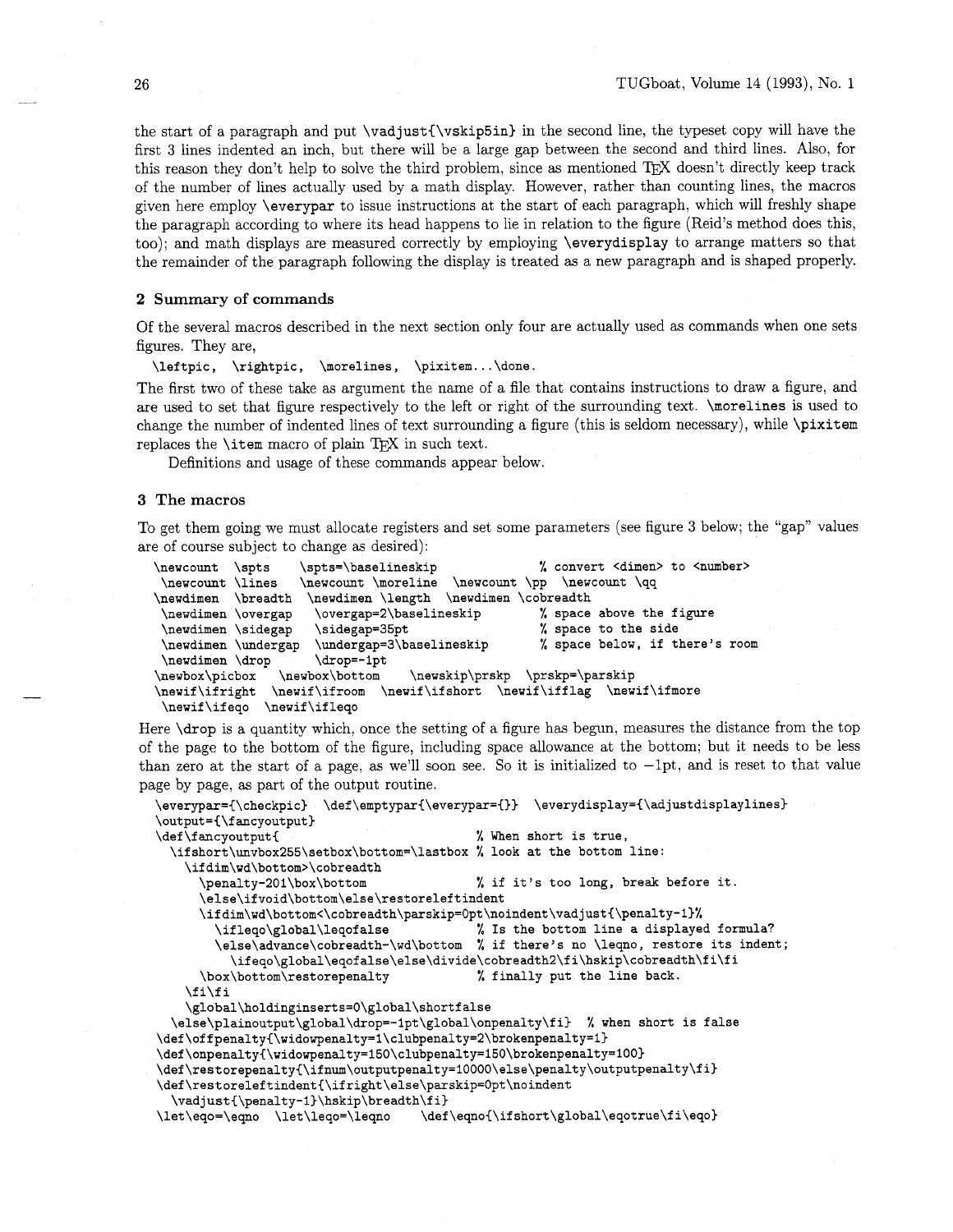### \def\leqno{\ifshort\global\leqotrue\fi\leqo} \def\lzip{\phantom7}

\checkpic (in \everypar) will essentially compare \drop and \pagetotal at the start of each paragraph. in order to see whether paragraph shaping is needed at that point. If  $\text{log}(12) \drop$ , it must be that the head of the paragraph lies below the figure, so shaping is not needed; otherwise, the paragraph shape parameters are set to fit the remainder of the figure. \pagetotal is zero when a page begins ([114]), hence if  $\dagger$  drop  $\lt 0$  then, a new paragraph at page top will not be shaped to fit some figure which was placed on the previous page. This accounts for some of the last part of **\f** ancyoutput; we'll get back to the rest later, but usually it all reduces to \plainoutput, unless the figure is being set close to the bottom of the page.

If you are putting other tokens into \everypar, then your list should include \checkpic when these macros are being used. By the same token you need to keep \adjustdisplaylines on your \everydisplay list.

**3.1 Reading in figures.** I use P<sub>I</sub>CT<sub>F</sub>X to draw my figures: it happens to be just right for my "chalkboard" style diagrams, such  $z$ as figure 2 at the right, and has the obvious advantages that go with its being part of TEX, while its disadvantages of time and memory requirements are tending to evaporate as equipment improves and titanic TEXs come along; and I put the PICture instructions in a separate file which is then input to the main TFX file. Accordingly, these macros expect to see the name of a file which, when read in by means of \setbox\picbox=\hbox{\input(file name)u}, will cause the figure to be drawn on the page when one says '\box\picbox'; or '\unhbox\picbox', as given below in \setpic, since P<sub>I</sub>Cture instructions already define an hbox. (The space after the file name keeps the ')' out of the name. \input itself does not use curly braces.) Naturally, a different way of producing figures may call for modifications, but the macros as they are will set a figure as long<br>as it is found in an hbox in  $\boxtimes\$ ricbox. The perceived size of the<br>figure will be the size of the hbox. One handy feature of PJCTEX<br>is that  $\Delta$ hbox $\Delta$ as it is found in an hbox in  $\boxtimes\$ ricbox. The perceived size of the FIGURE 2<br>figure will be the size of the hbox. One handy feature of P<sub>IC</sub>I<sub>F</sub>X is that '\hbox{\input(file name) $\cup$ }' produces a box in which the



PrCture just fits; if the figure is created differently you may need to specify the box dimensions. (By the way, if you are using  $P_{\rm I}$   $C_{\rm I}$   $E_{\rm I}$  these macros intentionally ignore the location of the "reference point" P<sub>I</sub>Cture just fits; if the figure is created differently you may need to specify the box dimensions. (By the way, if you are using P<sub>I</sub>CT<sub>E</sub>X — these macros intentionally ignore the location of the "reference point" assi assigned by the \setcoordinatesystem command of P<sub>I</sub>CI<sub>E</sub>X, or at least the location of the point in relation to the P<sub>IC</sub> ture as T<sub>F</sub>X sees it.)

To set the figure described by a file named picfoo.tex at the left margin, to the left of surrounding text, you say '\leftpic{picfoo)': on the other hand, '\rightpic{picfoo)' will set the figure to the right. For instance, figure 1 above was drawn by the file pictug2.tex and figure 2 was drawn by pictug3.tex, and the figures were inserted by the commands '\leftpic{pictug2)' and '\rightpic{pictug3)', respectively. The text following the figure command will then be placed around the figure, meaning that a paragraph will be started and shaped to fit the box containing the figure; the command ends the paragraph of text preceding it. A blank line following the figure command makes no difference.

| \def\leftpic#1{\rightfalse\putpic{#1}}                                        | % file named #1 draws the figure           |
|-------------------------------------------------------------------------------|--------------------------------------------|
| \def\rightpic#1{\righttrue\putpic{#1}}                                        |                                            |
| \def\putpic#1{\par\previous\stall                                             |                                            |
| \setbox\picbox=\hbox{\input#1 }                                               | % now \box\picbox holds the figure         |
| <b>\measure</b>                                                               |                                            |
| \ifroom\setpic                                                                |                                            |
| \else\toss\measure\stall\setpic\fi}                                           |                                            |
| \def\previous{\progress\ifnum\dimen7>0                                        | % take care about the previous figure: if  |
| \ifshort\shortfalse\toss                                                      | % it's 'short,' go now to the next page;   |
| \else\kern\dimen7\fi\fi}                                                      | % otherwise leave enough space.            |
| \def\progress{\dimen7=\drop\ifflag\advance\dimen7-\dimen3\flagfalse           |                                            |
| \else\advance\dimen7-\pagetotal\fi}                                           | % set \dimen7 by progress alongside figure |
| \def\toss{\vfill\eject}                                                       |                                            |
| \def\stall{\pp=\pageshrink\divide\pp\spts\advance\pp1 \qq=\pp \parskip=0pt    |                                            |
| \loop\ifnum\pp>0 \line{}\advance\pp-1 \repeat\kern-\qq\baselineskip\penalty0} |                                            |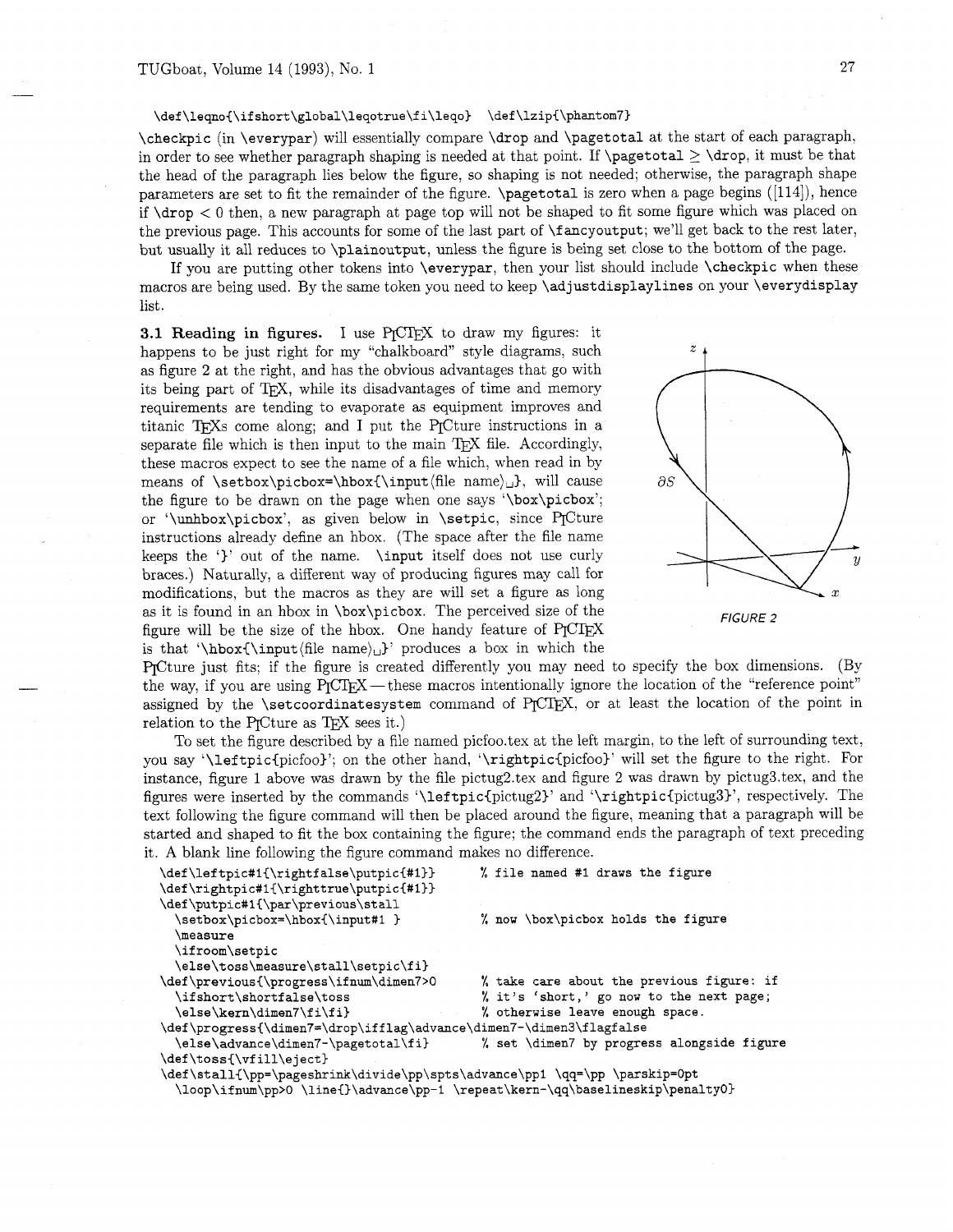## % **in case the figure is just past page bottom, or at page top**

The \par which starts \putpic is supposed to terminate horizontal mode, thus you should not use these figure commands inside an hbox ([286]). After the figure is packed into \box\picbox, the figure box is measured, by **\measure**, and is set on the page by **\setpic**, if there is room for it. But if there happens to be no room on the current page, in the sense of problem (I), the page is ended just above the figure and the figure is set at the top of the next page.

The \previous macro has the job of keeping things orderly when there are several figures marching in close succession; \progress essentially sets \dimen7 equal to \drop minus \pagetotal; \stalling is necessary in case a figure command is encountered just past what will be the bottom of a page. We'll get back to those macros eventually.



FIGURE *3* 

**3.2 Measure** the **figure** box. \measure is mode-independent; it just measures things, sets \drop, etc., and makes some decisions.

```
\def\measure{\flagtrue\dimen3=\pagetotal
 \breadth=\wd\picbox\advance\breadth\sidegap 
 \cobreadth=\hsize\advance\cobreadth-\breadth % correct width of indented text 
 \length=\ht\picbox\advance\length\dp\picbox\advance\length\overgap
```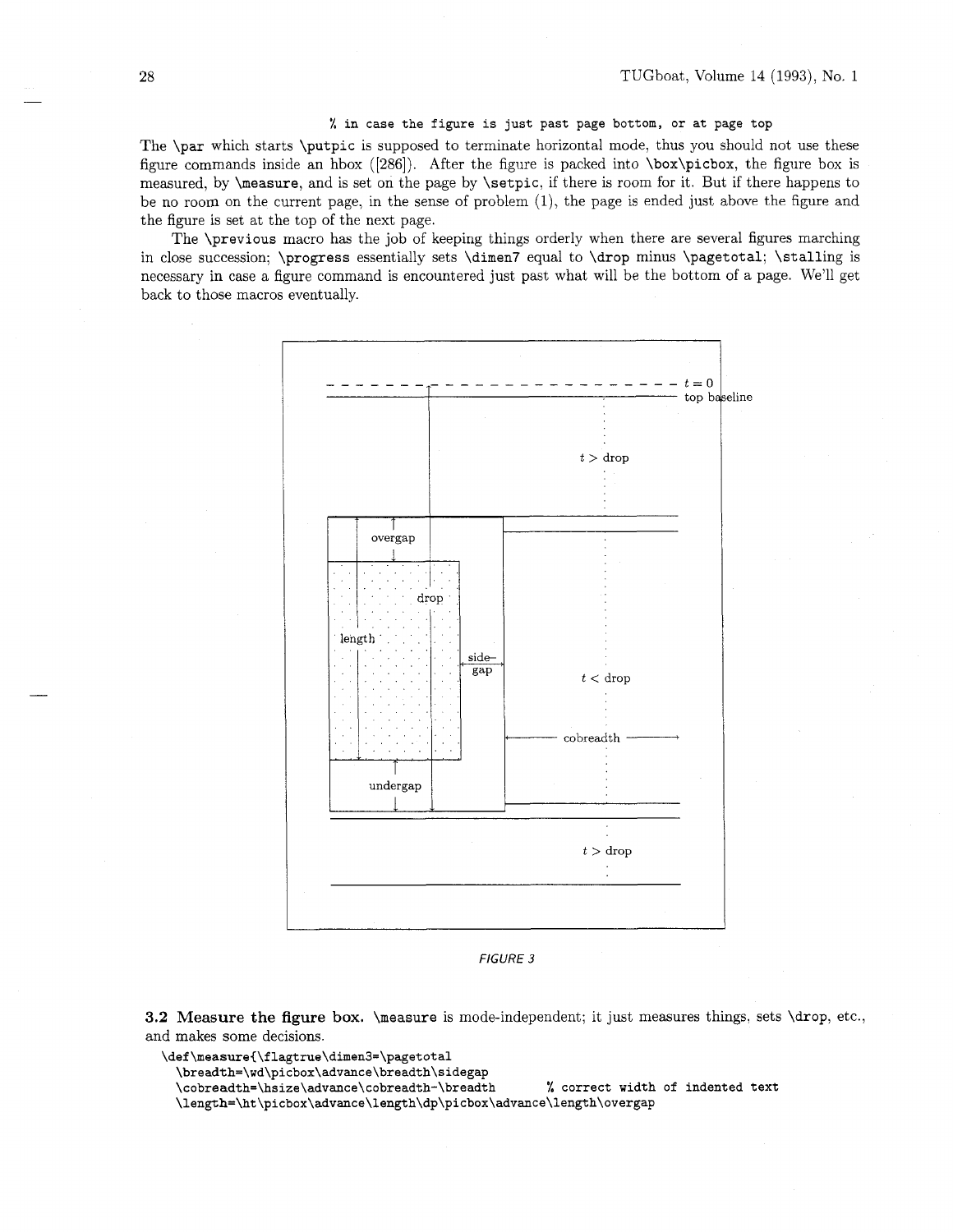```
\drop=\length\advance\drop\dimen3 
\ifdim\drop>.99\pagegoal\roomfalse % no room on this page 
\else\dimenO=\pagegoal\advance\dimen0-\drop % there is room 
\ifdim\dimen0~\undergap\advance\drop\dimenO % short space at the bottom 
  \shorttrue\offpenalty\holdinginserts1 % [400]
\else\advance\drop\undergap\shortf alse\f i % plenty of space at the bottom 
\roomtrue\fi)
```
The 'flag' being true will just mean, in the \progress macro, that paragraph shaping is going to occur right at the start of a figure, rather than partway down; the current value of \pagetotal is saved for later reference. The box containing the figure is measured, and the measurements are then increased, on top by \overgap and on the side by \sidegap.

If the bottom of that so far augmented box would extend past the nominal page bottom, as determined by the size of \pagegoal, we set \room false, which will tell \putpic to toss the present page and hustle to the next one. Otherwise we allow some space beneath the box: if there is plenty of room we allow \undergap, but if doing that would exceed the \pagegoal we leave just enough space to reach the nominal page bottom; in this last case we say that the figure, or the gap beneath it, is "short."

In the illustration at the right, the space left beneath the figure box is very narrow since the figure comes nearly to the bottom of the page.

**3.3 Place the figure.** Sooner or later the figure gets set on the page.

```
\def\setpicC\kern\overgap 
   % \stall preserves the \kern at page top 
  \dimen5=\prevdepth\offinterlineskip 
   % save the depth of the previous line 
                                                                            FIGURE 4 
  ~\em~t~~ar\~arski~=~~t\ifr~~ht\hfill\unhox\~icbox % empty \everypar inside the group 
   \else\noindent\unhbox\picbox\hfill\fi)% 
  \par\kern-\length\penalty10001 % go back up; don't break now! 
  \normalbaselines\prevdepth=\dimen5\ignorespaces) 
                                            "/, the next paragraph invokes \checkpic
```
The basic plan here is to place the figure at one margin or the other, then hop back upt and continue with the text following the command. But there is some joinery required. If the figure is at page top, as in figure *5,*  the first line of indented text should be at the normal position for the first line on a page. Otherwise, the first









indented line should be the correct distance below the line of text just preceding the figure. And, in both cases the top of the figure should be in the same location relative to the first line of indented text.

 $Well—actually, \setpic does the first two$ things, and ordinarily it does the third, but a first indented line containing a tall character will be lower than ordinary in relation to the figure. In fact, the top of the figure box is placed the distance \overgap below the baseline of the box of text just above the figure; if the figure is at page top, an empty **\line{}**, one baselineskip higher than normal, is substituted for the box

t I am obliged to Karl Berry for suggesting this idea.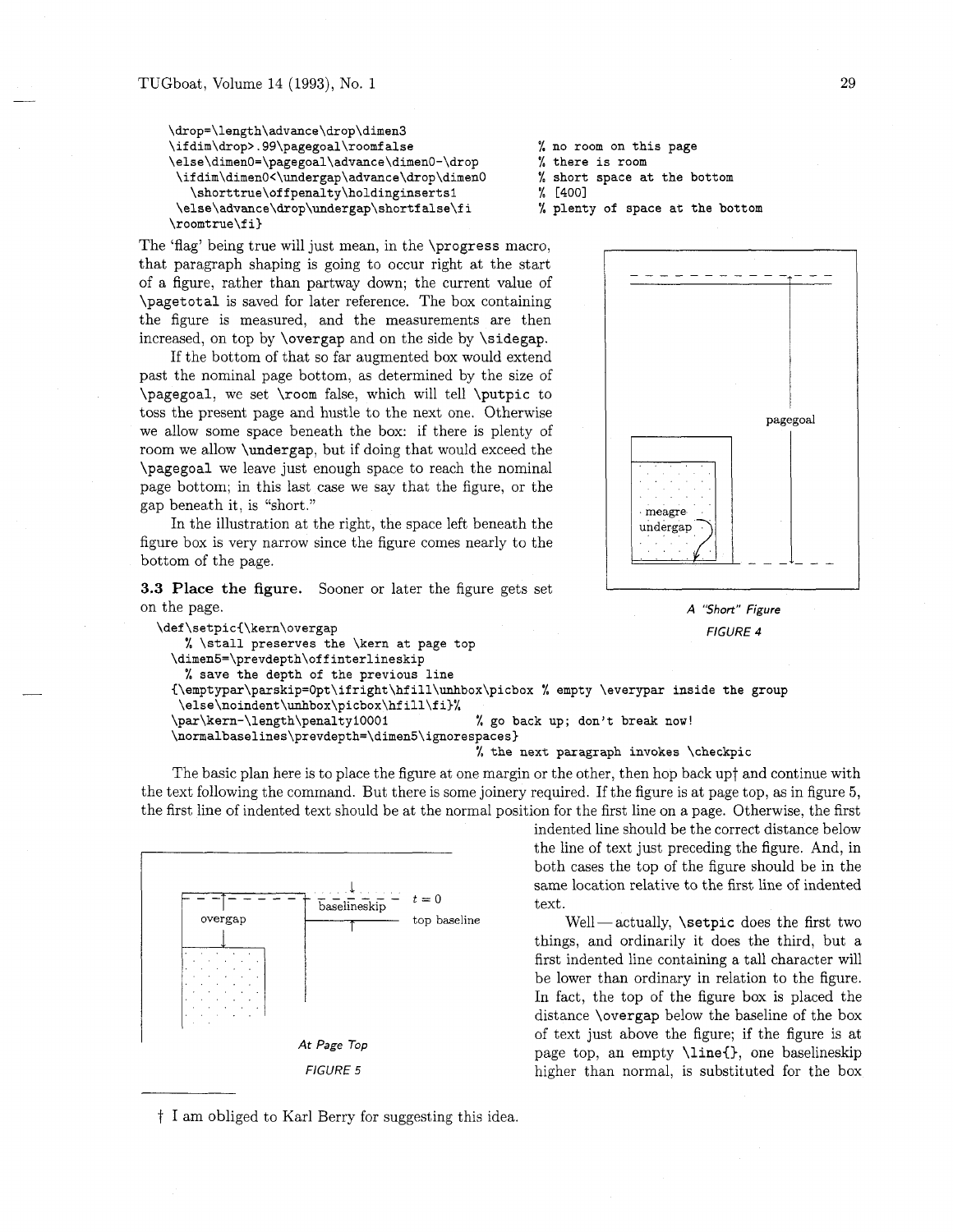above. That line, which keeps TEX from discarding the \overgap kern at the top of the page, will be set there by \stall. which we'll get to later.

TFX will want to start a new paragraph when it has to set the figure box, so the effects, vertical and otherwise of its doing so are temporarily annulled (which means the reference point of a P<sub>I</sub>Cture gets ignored, as mentioned above). When the figure box is in place and we are back up again, the value of \prevdepth is restored so that the first indented line will be set properly.

**3.4 Shaping.** But how do the lines get indented. We exit **\setpic**, hence the figure command, in vertical mode. Recall that \everpar contains \checkpic:

```
\def\checkpicI\progress\ifnum\dimen7>0 \shapepar\fi\parskip=\prskp) 
\def\shapepar{\lines=\dimen7 % convert <dimen> to <number>
  \divide\lines\spts 
  \if num\lines>O 
   \if right\hangindent=-\breadth\else\hangindent=\breadth\f i 
  \hangafter=-\lines 
   \ifmore\advance\hangafter-\moreline\morefalse\fi\fi)
```
and \checkpic will if necessary summon \shapepar to shape the lines in the paragraph following the figure command, that is unless \pagetotal  $\geq$  \drop as we said earlier. When the figure is being set on the page, the value of \pagetotal is changed a little by \setpic, and the amount of change depends on whether the figure is at page top or not; but this change is ignored by \progress, hence by \checkpic and \shapepar, instead they all use the original value of \pagetotal saved as \dimen3. Once the figure is in place, \flag is turned off and they just use the current \pagetotal value. Then, the amount of indentation and the number of lines to be indented are reckoned, according to current conditions. (We have to exclude the case that \lines=0, since TEX will indent the entire paragraph if \hangafter=0.)

It may sometimes happen that a paragraph by the side of a figure begins with text which is inside a group, for instance so as to be slanted when typeset. \checkpic will be inserted at the beginning of the paragraph, but then TEX will forget that the paragraph was shaped to fit the figure once the group ends, so in that case you need to say \checkpic following the group. For instance, the fourth manuscript paragraph of this article begins with the TUGboat macro **\TB**, which sets 'The TEXbook' in slanted type, and continues with  $\setminus/\lambda$ checkpic $\setminus$  offers ...'

**3.5 Ending math displays; getting more lines.** The last line of \shapepar comes into use if you want to change the number of indented lines next to the figure, perhaps to accommodate a math display that ends or begins near the bottom of the figure, or to compensate for vertical glue directly following a figure command (where \checkpic will not see it).

```
\def \morelines{\global\moretrue\global\moreline) % put -before- a closing $$ 
\def\adjustdisplaylines#1$${#1$$\par\vskip-\parskip\noindent\ignorespaces}
                                            % the next paragraph invokes \checkpic
```
To get one more indented line in the last of the indented paragraphs next to a figure, you say '\morelinesl', or '\morelines=I1, just before the start of that paragraph, that is before the \everypar tokens for the paragraph have been inserted; '\morelines-2' will give you two fewer indented lines, etc.

\everydisplay contains \adjustdisplaylines; this macro takes the displayed math material as argument for its delimited parameter, the delimiter being the \$\$ which closes the math display, and the macro repeats the displayed material and the closing \$\$. Then the text immediately following the display (if there is any) is put into a new paragraph, unparindented and unparskipped but shaped properly by \checkpic and \shapepar. Thus \morelines, if it is to be used to alter the number of lines indented in that paragraph, needs to go in before the closing \$\$ (hence the '\globals' in its definition), since the paragraph shape parameters will already have been set when material after the closing \$\$ is being read.

This use of \everydisplay follows a suggestion of Stephan von Bechtolsheim. It is convenient in that displays are enclosed by pairs of \$\$s in customary fashion, but because the displayed material is treated as a macro argument, occasional problems can arise. For instance, if you use a construction such as  $\allowbreak$  \$\$\vbox{\settabs\+(sample line)\cr...}\$\$, TFX will complain because \+ is \outer; replacing \+ with \tabalign doesn't fix things because the \settabs will then expect to see a number of columns ([355]). One way out is locally to redefine \+ as \tabalign, thus erasing its \outerness. Another approach is to define a replacement for the closing \$\$ of a display, say by \def **\endisplay{\$\$\par\vskip-\parskip\noindent**  \ignorespaces); then the displayed material will not be a macro argument. However, in that case you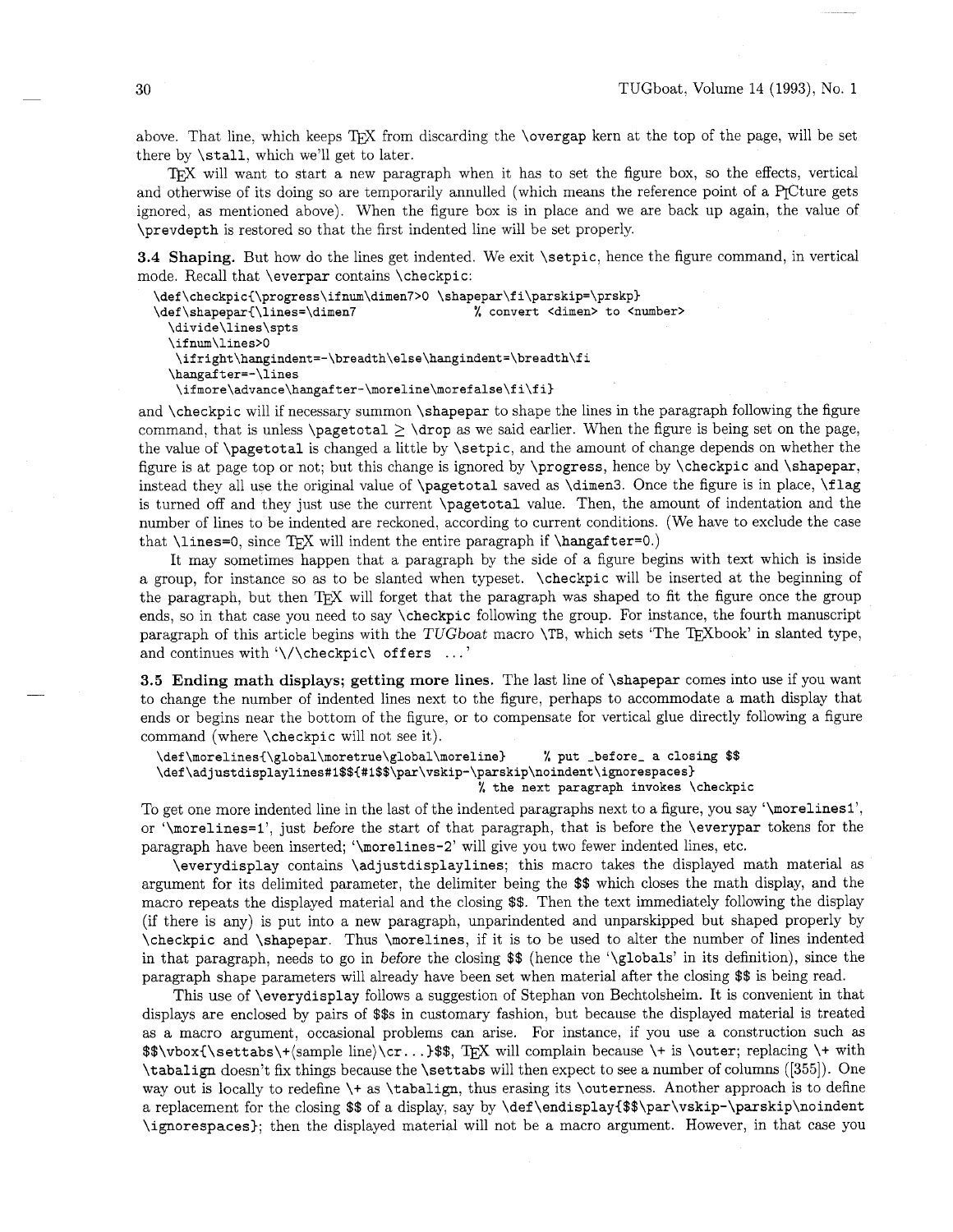have to say \endisplay to close a display (instead of \$\$) if you want the text immediately following it to be shaped to fit some recent figure.

If the text to be indented by the side of the figure happens to contain a  $\forall$ box or a  $\forall$ top in which the \hsize has been lessened, you should probably put \emptypar (defined as \everypar={)) at the start of the material in the box; otherwise TFX will try to leave room for the figure inside the box. The effect of \emptypar is confined to the group in the box. For instance, in the following sample,  $\$ \eqalign{S<sub>-j&</sub>=\vtop{\emptypar\hsize=130pt the  $(n - 1)$ -box...}\cr...}\$\$ was used next to the figure.

... Let  $S = \partial K$ . *S* consists of *n* pairs of facing sides. Let  $S_j$ ,  $S'_i$  denote the j<sup>th</sup> pair, where

> $S_j =$  the  $n-1$ -box which is spanned at P by all the **v**'s except  $v_j$ ;

 $S'_{j}$  = the parallel translate of  $S_{j}$  to the head  $Q_j$  of  $v_j$ .

 $S_j$  and  $S'_j$  are  $n-1$ -boxes, and are oriented as part of the boundary of the n-box K.  $S_j$  is spanned at P by  $v_i$ 's as we indicated, but their increasing order may not be the positive order on  $S_j$ ; likewise  $S'_j$  is spanned by the parallel translates  $P$  v<sub>j</sub>  $Q_j$ of the  $v_i$ 's to  $Q_i$ , though not necessarily in that order ...





**3.6 The output routine.** About that \output routine. It FIGURE 6 went like so:

```
\def\fancyoutput{ \% When short is true,
 \ifshort\unvbox255\setbox\bottom=\lastbox % look at the bottom line: 
   \ifdim\wd\bottom>\cobreadth 
      \penalty-20l\box\bottom % if it's too long, break before it. 
      \else\ifvoid\bottom\else\restoreleftindent 
      \ifdim\wd\bottom<\cobreadth\parskip=0pt\noindent\vadjust{\penalty-1}%
        \if leqo\global\leqof alse % Is the bottom line a displayed formula? 
        \else\advance\cobreadth-\wd\bottom % if there's no \leqno, restore its indent; 
          \ifeqo\global\eqofalse\else\divide\cobreadth2\fi\hskip\cobreadth\fi\fi 
      \box\bottom\restorepenalty % finally put the line back. 
    \f i\f i 
    \global\holdinginserts=0\global\shortfalse 
  \else\plainoutput\global\drop=-lpt\global\onpenalty\fi % when short is false 
\def\offpenalty{\widowpenalty=1\clubpenalty=2\brokenpenalty=1}
\def\onpenalty~\widovpenalty=150\clubpenalty=l5O\brokenpenalty=100~ 
\def\restorepenalty{\ifnum\outputpenalty=10000\else\penalty\outputpenalty\fi}<br>\def\restoreleftindent{\ifright\else\parskip=0pt\noindent
  \vadjust{\penalty-1}\hskip\breadth\fi}
\let\eqo=\eqno \let\leqo=\leqno
                                    \def\eqno{\ifshort\global\eqotrue\fi\eqo}
\def\leqno{\ifshort\global\leqotrue\fi\leqo} \def\lzip{\phantom7}
```
If  $\shortparallel$  is false then this is just  $\phi$  the investory, along with the resetting of  $\drop$ . Otherwise-Recall that \short is set true by \measure when the distance from the bottom of the figure box to the nominal pagebottom, as given by the value of \pagegoal, is positive but less than \undergap. In that case the number of indented lines is based on the location of the nominal pagebottom, and the page break is expected to occur at or just before that point. But the page builder might decide to break the page a line later than expected, with the result that the last line on the page will be full width, or at least wider than \cobreadth if it is a wide displayed formula; it will not be indented and will probably run over part of the figure, or its caption. This will not do, so we have to persuade the page builder to make the right page break. As \short is true, the \output routine will on its first pass look at what *QjX* thinks the last line should be. If in fact that line is wider than \cobreadth, a negative penalty is inserted before it, to encourage the desired breaking at the penalty item, that is just before the line; otherwise the line is put back where it was, re-indented as necessary (see below); then the page is reprocessed.

More exactly, in the absence of penalties, the cost  $c$  of a page break is (according to the page-breaking algorithm, [111]) just the badness b when  $b < 10000$ , that is when the **\pagetotal** t is near the **\pagegoal** g.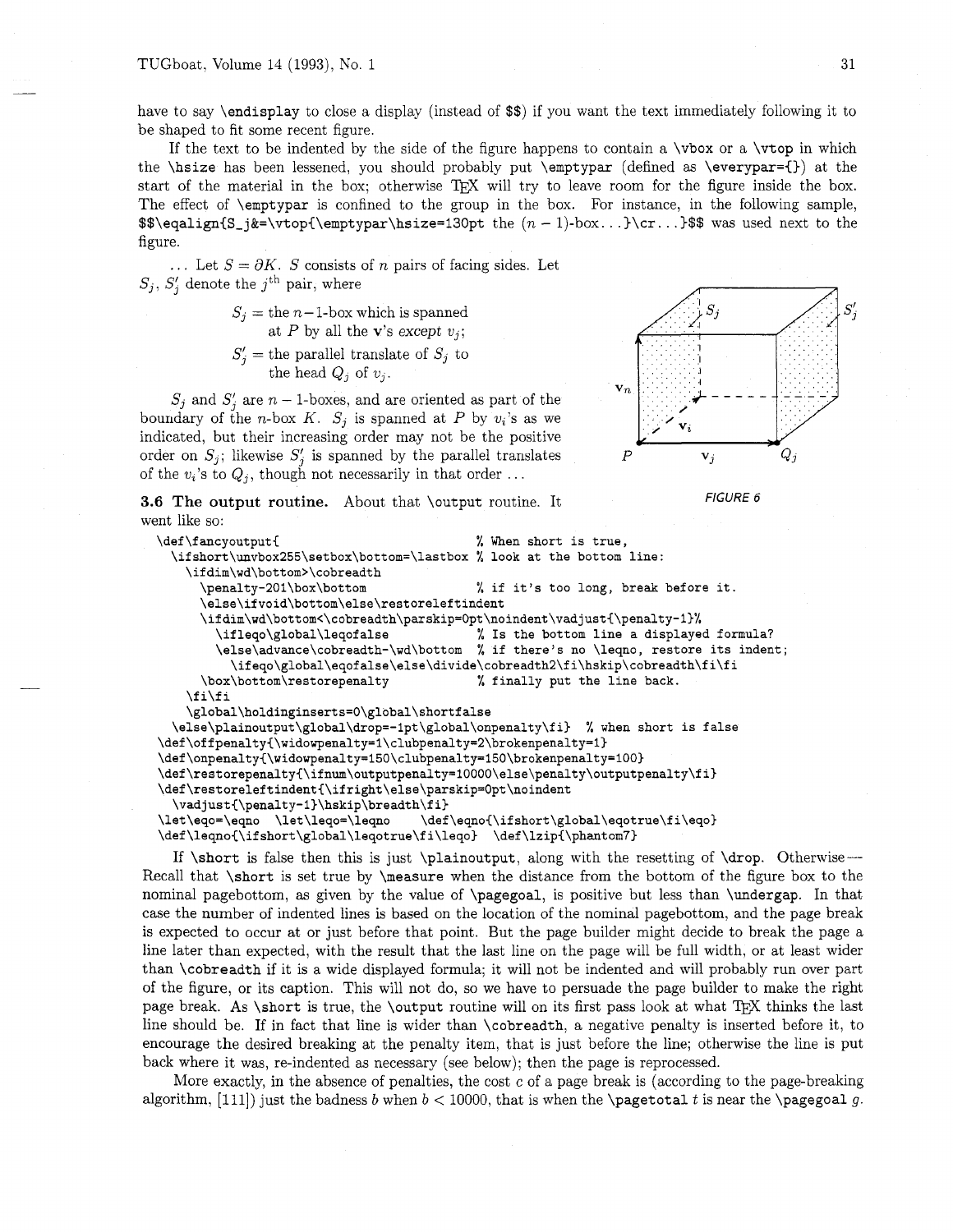Hence c is a decreasing function of  $t$  when  $t$  is close to but less than  $g$ , and it is an increasing function when t is close to but greater than g. (Roughly,  $c \approx |t - g|^3$  times a factor which depends inversely on the amount by which the page can stretch (if  $t < g$ ) or shrink (if  $t > g$ ), [77, 97, 111].) Of the two least values of c for t on either side of g, sometimes one will be less, sometimes the other; but each of them will be less than all the other costs on its side, so one of those two corresponding lines will be selected as the place to break. Only the higher line on the page, that is the line with  $t < g$ , will be indented (by \shapepar), the next line will be full length. When the cost of breaking after the lower line would in fact be less, a penalty is inserted by the \output routine to discourage that break, as we said. (The \penalty-201 used here is sufficient for pages of ordinary length, but a more negative penalty would be necessary for pages of small \vsize, since when b changes on such pages it tends to do so very suddenly.)

If, however, there were club, widow or broken penalties attached to some of the lines around the breakpoint, all this reasoning would be susceptible of failure, so it is necessary to suppress those penalties for the time being; this is done by placing \offpenalty in \measure, in the part where \short is set true. (The penalties are here set to 1 or 2 instead of 0 just so that they will continue to show up in diagnostic output from  $\text{tracingthings}$ . You may prefer that they = 0.)

Of course, penalties which are suppressed will be unable to give the protection they were designed for, and you may get club lines, etc., in consequence. Furthermore, other penalties which affect page breaking remain unsuppressed here. For instance, a math display near the bottom of a figure near the bottom of a page may drag the short line preceeding it, along with it to the top of the next page (and perhaps cause an underful page), because of the \predisplaypenalty. Or the text may end with a \bye just past a page that contains a figure at the bottom and some shrinkable glue, such as appears when there are displayed equations ([189], [348]); then TEX will get to read the  $\begin{bmatrix} \text{super}\end{bmatrix}$  penalty issued by the \bye may force the last lines of text to be part of that page, so that they run over the lower portion of the figure.

But in such cases it is probably better to fix by rewriting.





When the higher line is going to be chosen for the last line on the page, we want to put the contents of \box255 back onto the main vertical list so as to achieve a "seamless join between the completed page and the subsequent material" ([254]), thus if the breakpoint is a penalty item we should reinsert it; and in any case we shall have to hold insertions in place during the first pass through  $\out$  (see [125] and  $[254]$ ). In TEX 3, \outputpenalty=10000 unless the breakpoint is a penalty item ([125]), so we only restore it in the latter case. Insertions are held in place by setting \holdinginserts=l in \measure. in the part where \short is set true, then they are released in time for the second pass. The point of holding them is to be sure that  $T_F X$  leaves enough room during the second pass, otherwise \pagegoal will be reset to full size and the insertions will be crammed onto an already full page, with an overfull page as the distressing result.

Sometimes the last line on a page has to be re-indented. Assume that \short is true and the length of the last line is less than \cobreadth. The case that \lastbox be void is excluded,<sup> $\dagger$ </sup> so on its first pass the \output routine will set \box\bottom to an hbox containing the line, and will then put that hbox back onto the main vertical list, where the last line was. But any instruction there may originally have been to shift the line will be lost in this process; it will not be saved in \box\bottom. On its second pass, the output

t \lastbox will be void for instance on the final page of text, when the last item on the vertical list is the \supereject penalty issued by a \bye.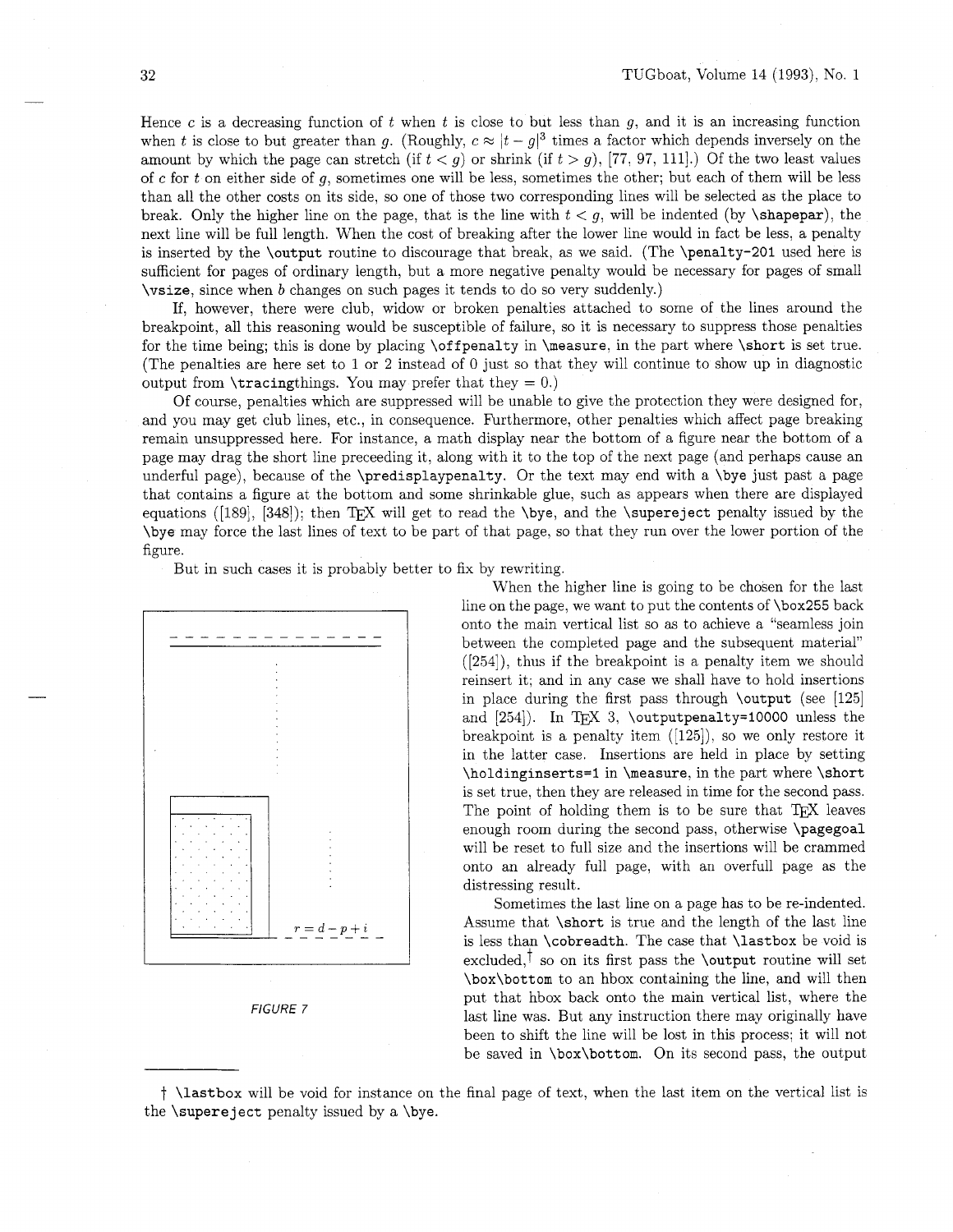## TUGboat, Volume 14 (1993), No. 1  $33$

correct indentation will depend on whether there are equation numbers or not, according to the rules for positioning equation numbers ([188-1891). Also, in that case there is a complication: a displayed formula with a restored indent is followed on the vertical list by an infinite penalty, which prevents the desired page break. To remedy this we again insert an ameliorating penalty item following the line, so **as** to permit the break after all.

It could happen that \short is true and there are several displayed formulas next to the figure, some of which have equation numbers put there by \eqno or by \leqno (we assume that the numbers are either all at the right or all at the left), and some with no numbers. In that case, for the sake of correct indentation, it is necessary to supply bogus equation numbers to formulas without real ones. You can do this by typing '\$\$(formula)\eqno\$\$' or '\$\$(formula)\leqno\lzip\$\$' for those formulas, depending on the circumstances.

There is one possibility which is overlooked by our re-indenting scheme, namely that in which the last line is a displayed formula with an equation number, and its actual width is less than \cobreadth. but the line is considered to be below the figure, not an indented line. Then it belongs on the next page but it will not be put there by \fancyoutput, and the spacing for the equation number will be too wide. However, an application of \morelines is an effective, if not an automatic, fix for this.

**3.7 The previous figure.** When there are more figures than text, the natural separation by prose may not keep one figure from treading on another, so we must make arrangements to avoid overlaps. The \previous macro does the job:

```
\def\previous{\progress\ifnum\dimen7>0 % take care about the previous figure: if 
 \else\kern\dimen7\fi\fi) % otherwise leave enough space.
```
**\ifshort\shortfalse\toss** % **it's 'short,' go now to the next page;** 

```
Recall that \dim7 is set by \propto, essentially to \drop - \text{b}. If \dimen7 > 0 when a figure
command is read, text is still being set by the side of the previous figure. If the previous figure on this page 
was short, we certainly don't want to try to fit the current figure on the same page, so it is tossed to the 
next page. As the last line will then be empty there is no need to take a close look at it, thus \short is set 
false. But ordinarily a figure is not short, and when it is not, at least the \undergap space is kept between
its bottom and the top of the \overgap space above the next figure (as illustrated just below).
```
If you want to bring successive figures closer together than the current  $\underbrace{\text{ap} + \overline{\text{ap}}},$  the way to do it is to decrease the size of \undergap, before the start of the upper figure. or of \overgap, before the lower figure. A negative \vskip just before the second figure command will be ignored. since \progress will take the skip into account when it computes \dimen7, and leave that much more vertical space.

**3.8** Stalling. Why is it we have to \stall, at the beginning of \putpic?

```
\def \stall{\pp=\pageshrink\divide\pp\spts 
  \advance\ppl \qq=\pp \parskip=Opt 
  \loop\ifnum\pp>O \line{)\advance\pp-1 
  \repeat\kern-\qq\baselineskip\penaltyO)
```
This maneuver becomes necessary when a figure command turns up just past what will be the eventual breakpoint on a page that contains some shrinkable glue. In that case, the page builder has T<sub>F</sub>X continue to read lines until it finds one of infinite cost, but if there is shrinkable glue that could well be several lines past the best breakpoint; and by then TFX may have encountered and begun reading the figure command. Big mess! With \pagetotal > \pagegoal by that point. \measure will find no room at all on the current page for the figure, so \putpic will issue



*FIGURE* 8